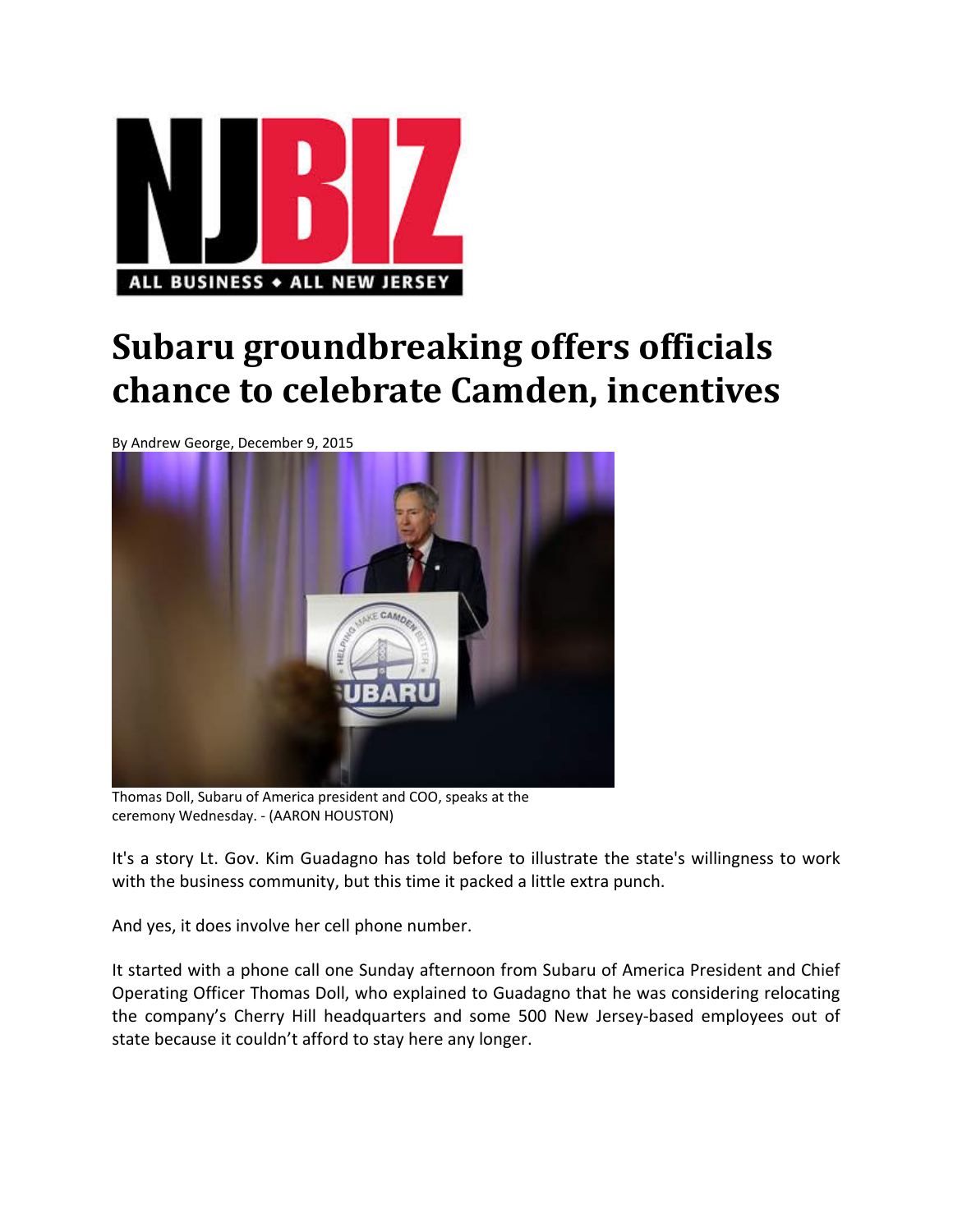"Stop, time out," Guadagno remembers thinking before telling Doll that, while she wasn't going to be able to come up with a solution for retaining Subaru on that particular Sunday afternoon, she'd be hard at work on it the very next day.

And in time, the company and the state were able to make the numbers work. Last December, the Economic Development Authority voted to approve nearly \$118 million in incentives over 10 years for Subaru to establish its new national headquarters in Camden, on Campbell Soup Co.‐owned land in the city's Gateway District.

Speaking on Wednesday at the official groundbreaking of the proposed 250,000‐square‐foot facility, Guadagno called the retention of Subaru a "glorious success story," adding that the company "could have chosen anywhere in the world" to relocate to.

Subaru plans to create 100 new jobs at the site in addition to relocating 500 New Jersey employees currently based at the company's existing Cherry Hill and Pennsauken locations. According to the EDA, having Subaru in Camden will yield an estimated net benefit of nearly \$168 million back to the state over a period of 35 years.

"This is a story that we take throughout the country to sell jobs in New Jersey," Guadagno said.

Subaru's new headquarters will sit adjacent to the Campbell world headquarters site near Admiral Wilson Boulevard and will be part of Knights Crossing, Brandywine Realty Trust's future "urban town center" project.

"Congratulations to Subaru and welcome to the neighborhood," said Campbell CEO and President Denise Morrison.

In addition to the main facility, the site will also feature an 83,000‐square‐foot training and engineering center.

Subaru expects to complete the relocation by the end of 2017, which coincidentally would coincide with the company marking 50 years since its founding.

"What a way to celebrate our golden anniversary," Doll said.

"This is a great day for Subaru and it is a great day for the city of Camden," Doll added. "We're proud to be here."

Indeed, Camden received as much acclaim, if not more, on Wednesday as the company itself.

Doll said that part of the decision behind the site location was fueled by the company's desire to be a stakeholder in what some are calling Camden's "renaissance."

"We want to be on the ground floor," Doll said. "We want to be part of it."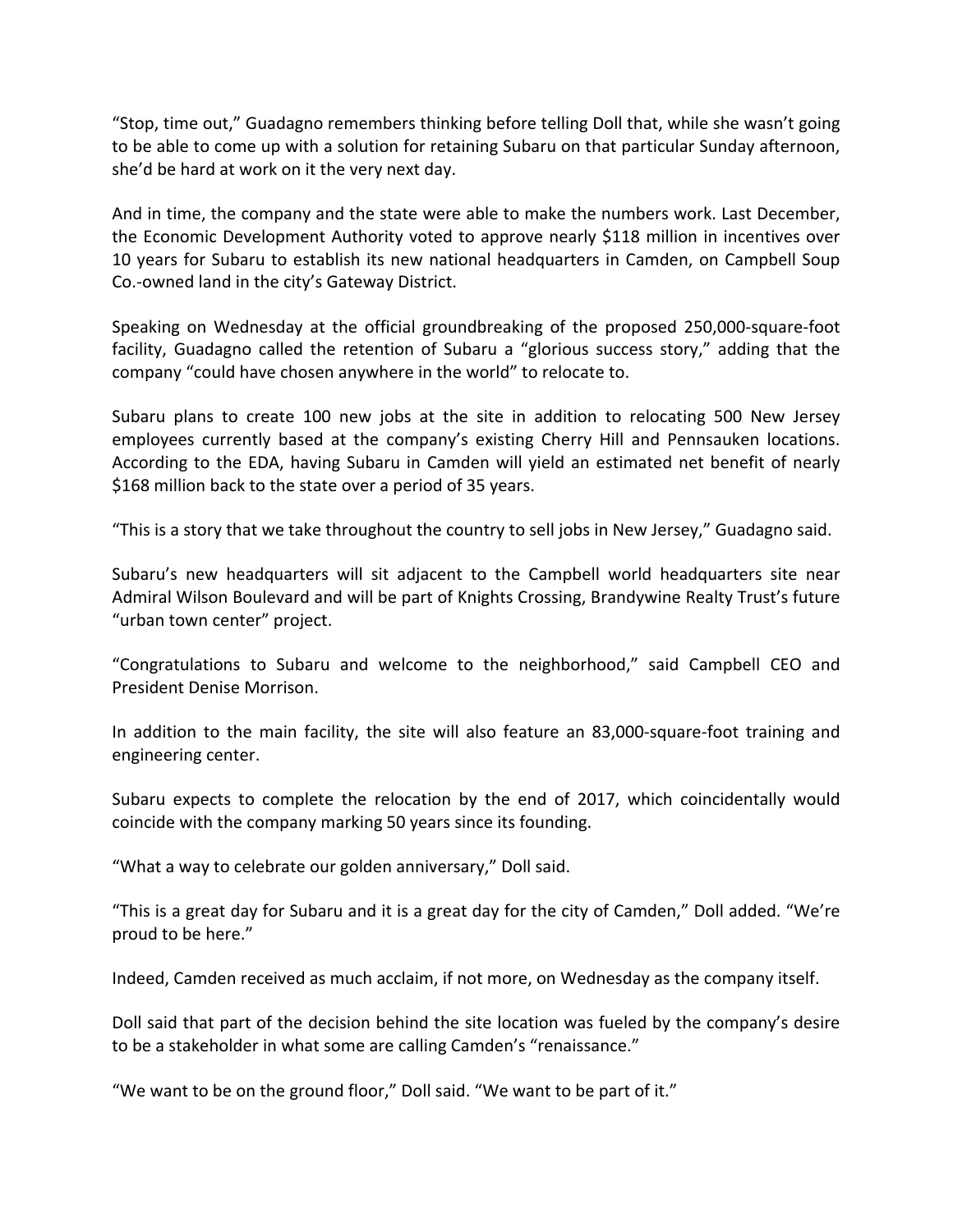

A rendering of the planned 250,000‐square‐foot headquarters for Subaru of America. ‐ (SUBARU OF AMERICA)

But of course, Camden‐specific incentives included in the Economic Opportunity Act of 2013 have also played quite a large role in making the city an increasingly attractive place to do business.

Camden Mayor Dana Redd said that the Economic Opportunity Act has been "making a tremendous impact" on her city, moving it towards the goal of being a "shining urban anchor for the state of New Jersey."

Though he was not in attendance Wednesday, Christie referenced the effect the incentives were having on Camden earlier in the week in a speech to business leaders at the New Jersey Business & Industry Association's annual Public Policy Forum.

Christie said the tax credits were "literally today reviving the cities of Newark and Camden."

Since the law's implementation, Camden has seen the approval of over \$1 billion in potential tax breaks for companies seeking to relocate to the city. Some of the larger approved incentives include \$260 million for Holtec International's new waterfront headquarters, \$252.7 million for EMR Eastern LLC's planned city campus and \$164 million for a new Gateway District facility for American Water Works.

Then, in September, Liberty Property Trust unveiled its plans for a transformational \$1 billion waterfront development that calls for the construction of several buildings and two large modern towers featuring residential, hotel, commercial and office space.

"It is Camden's time," Redd said. "Camden is rising."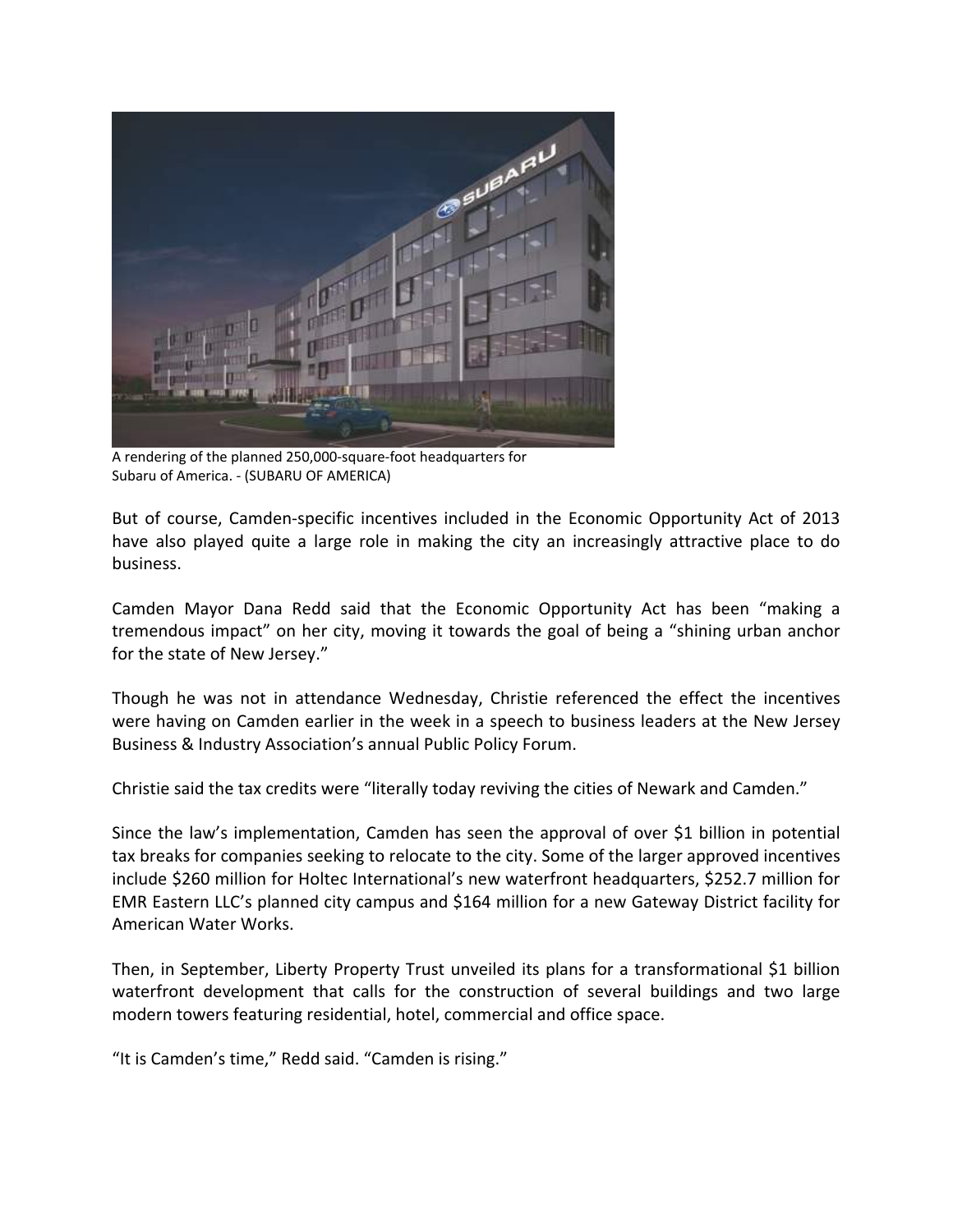U.S. Rep. Donald Norcross (D‐Cherry Hill) was a primary sponsor of the Economic Opportunity Act when he was a state senator. Stealing a line from the film, "Field of Dreams," Norcross, a Camden resident, said the city is currently seeing the realization of the motto, "If you build it, they will come."

For too long, Norcross said, the so‐called Gateway District wasn't an impressive entryway for motorists crossing the Ben Franklin Bridge into New Jersey from Philadelphia. With the completion of the Campbell's headquarters site several years ago and the proposed plans for Subaru, he expects that to change.

"Imagine what that's going to look like in a couple of years from now," Norcross said.

"Make no mistake," added Brandywine CEO, President and Trustee Jerry Sweeney. "Today's event will accelerate Camden's rise, and how exciting is that?"

But not everyone was celebrating Wednesday's event.

Jon Whiten, deputy director for think tank New Jersey Policy Perspective, said that lawmakers should focus on investing in public assets rather than incentive programs, especially when the company being retained is set to receive a large tax break for moving its headquarters just several miles away from its existing location.

"Awarding profitable corporations billions of dollars mostly to shift jobs around New Jersey is not an economic-growth strategy — it's a feel-good gimmick," said Whiten. "But this trend is worse than gimmicky  $-$  it's damaging, as it will harm the state's capacity to invest in what actually works to grow the economy, as corporations cash in their tax credits in the coming years."

But John Boyd Jr., principal of the Princeton‐based Boyd Company, says that in coordination with enhanced policing and public safety measures, the incentive programs under the Christie administration have played a crucial role in helping to spark what he considers to be "one of the most impressive urban turnarounds in the country today."

"No city has started its comeback as far back as Camden," says Boyd.

Boyd added that the retention of Subaru was particularly critical for the state at this juncture, as many automobile companies are shifting their American operations to the cheaper Southeast.

This past January, for example, Mercedes Benz USA announced it would be leaving its Bergen County headquarters of more than 40 years for Georgia.

It is especially impressive that Christie and his economic development team at Choose New Jersey were able to retain the Subaru headquarters in the state," Boyd said. "This comes at a